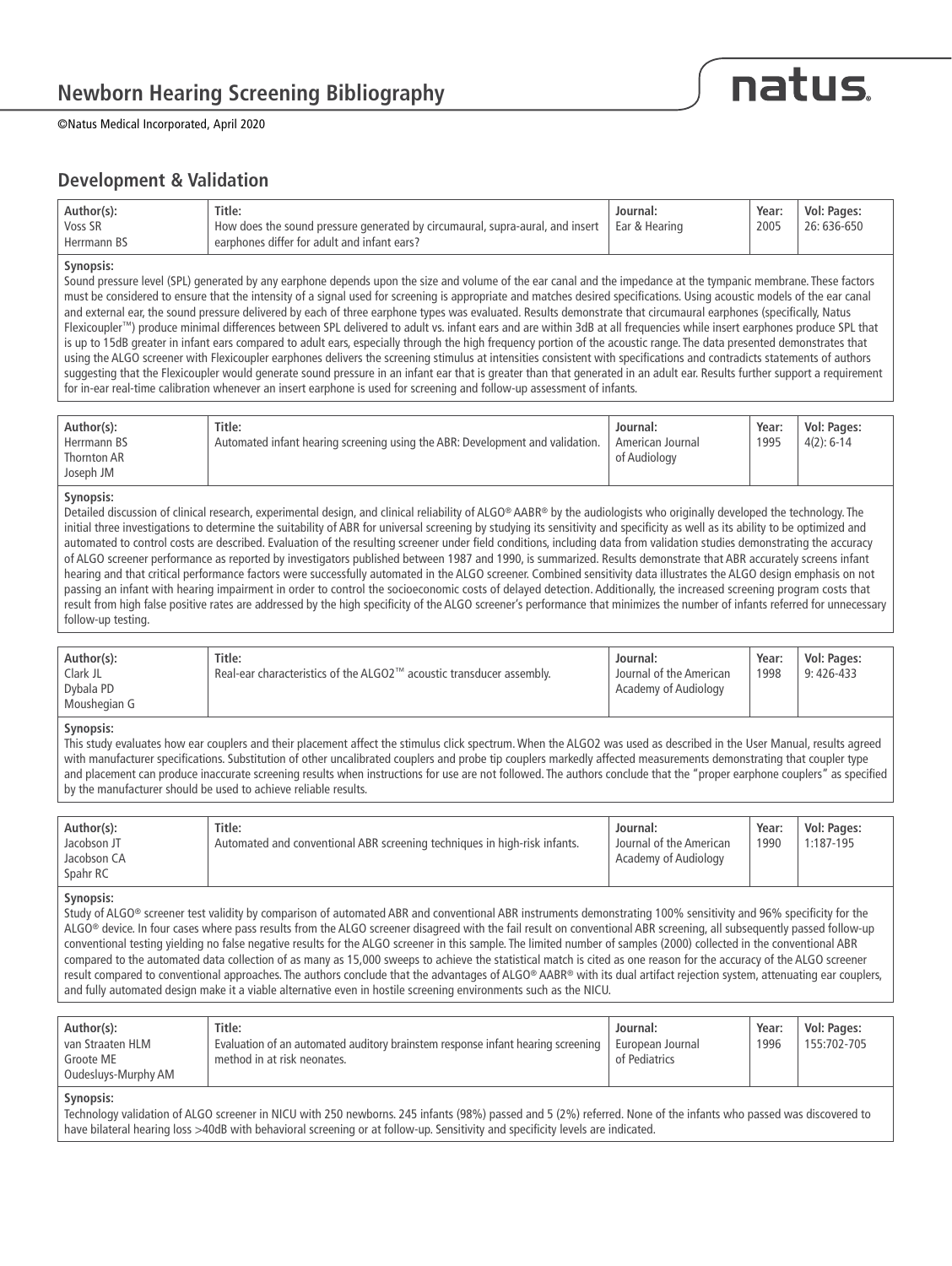### **Development & Validation (continued)**

| Title.<br>Author(s).<br>Peters<br>AVOKAD<br>advanced e<br>' resnonse<br>chnology.<br>using<br>Ar<br><b>Creener</b><br>JU. | lournal.<br>Hearing<br>Journal | Year:<br>1986<br>. | Vol.<br>: Pages:<br>25-30<br>⊋Q∙ |
|---------------------------------------------------------------------------------------------------------------------------|--------------------------------|--------------------|----------------------------------|
|---------------------------------------------------------------------------------------------------------------------------|--------------------------------|--------------------|----------------------------------|

#### **Synopsis:**

The initial published description of the ALGO® AABR® screener design including results from clinical comparisons in which raw EEG data was delivered simultaneously to the ALGO screener and to a conventional signal averaging device. Comparison of automated ALGO results and the interpretation of a skilled ABR examiner yielded 98.5% agreement. In 2 cases, ALGO refer results were classified as a "pass" by the clinical interpreter upon review of the conventional waveform.

| Author(s):<br>Hall JW<br>Kileny P | Title:<br><sup>1</sup> Newborn auditory screening with the ALGO 1 vs. conventional auditory<br>brainstem response. | Journal:<br><b>ASHA</b> | Year:<br>1987 | Vol: Pages:<br>29:120 |
|-----------------------------------|--------------------------------------------------------------------------------------------------------------------|-------------------------|---------------|-----------------------|
| et. al.                           |                                                                                                                    |                         |               |                       |

#### **Synopsis:**

Comparison of ALGO 1 automated results and conventional ABR outcomes for 336 ears (189 infants) yielded 100% sensitivity and 96.7% specificity for the ALGO screener. Authors conclude that "Based upon these findings and our clinical experience … ALGO 1 is a feasible alternative to operator ABR measurement for newborn auditory screening."

| Author(s):<br>Kileny PH | Title:<br>New insights on infant ABR screening. | Journal:<br>Scandinavian Audiology<br>(Supplement) | Year:<br>1998 | Vol: Pages:<br>30:81-88 |
|-------------------------|-------------------------------------------------|----------------------------------------------------|---------------|-------------------------|
|                         |                                                 |                                                    |               |                         |

#### **Synopsis:**

Data presented from multi-center clinical trials for 507 ears (286 infants) from the high-risk population. EEG data from ALGO screening was analyzed offline by playback through conventional commercial systems in order to standardize test parameters. The incidence of hearing loss was 4.3% in this population. There were no false negatives and 3.85% false positives.

| Author(s):<br>Stewart DL<br>Bibb K<br>Pearlman A | Title:<br>Automated newborn hearing testing with the ALGO-1 screener. | Journal:<br><b>Clinical Pediatrics</b> | Year:<br>1993 | Vol: Pages:<br>32(5): 308-311 |
|--------------------------------------------------|-----------------------------------------------------------------------|----------------------------------------|---------------|-------------------------------|
|--------------------------------------------------|-----------------------------------------------------------------------|----------------------------------------|---------------|-------------------------------|

#### **Synopsis:**

Study of 841 NICU infants screened with ALGO vs. risk criteria. The prediction rate for positive results in infants screened was 95% and the frequency of confirmed hearing loss was 3% in this population. The study demonstrates that electrophysiological screening is an advantage over targeted screening using risk criteria.

| Author(s): | Title:                                                   | Journal:                | Year: | Vol: Pages:     |
|------------|----------------------------------------------------------|-------------------------|-------|-----------------|
| Murray G   | Evaluation of the Natus ALGO 3 Newborn Hearing Screener. | Journal of Obstetrics.  | 2004  | 33 (2): 183-190 |
| Ormson MC  |                                                          | Gynecologic, & Neonatal |       |                 |
| et. al.    |                                                          | Nursina                 |       |                 |

#### **Synopsis:**

Comparison of the average screening time and refer rates of the ALGO 3 screener to the ALGO 2e in 3 hospitals with 194 infants. The ALGO 3 was 23% faster and yielded 48% fewer refer results demonstrating that technology enhancements in the ALGO 3 increase efficiency and accuracy.

| Author(s):<br>van Straaten HLM<br>Brand M<br>Kok J H | Title:<br>ALGO 1e versus ALGO 1 Plus hearing screener: reliable and much quicker. | Journal:<br>Pediatric Research | Year:<br>1998 | Vol: Pages:<br>44, 431-431;<br>doi:10.1203/<br>00006450-<br>199809000- |
|------------------------------------------------------|-----------------------------------------------------------------------------------|--------------------------------|---------------|------------------------------------------------------------------------|
|                                                      |                                                                                   |                                |               | 00109                                                                  |

#### **Synopsis:**

Performance of the ALGO 1e versus ALGO 1 Plus was evaluated in very preterm newborns in a neonatal intensive care setting. 25 newborns completed both ALGO 1e and ALGO 1 Plus screening performed by an inexperienced resident. 18/25 patients had ≥ 3 Joint Committee on Infant Hearing risk factors. Test results (pass and refer) as well as Preparation Time (PT), Test Time (TT) and Total Test Time (TTT) with both devices were noted. Results were statistically analyzed with the unpaired, 2-tailed student t-test. Total Test Time for ALGO 1e is significantly reduced compared to ALGO 1 Plus, with equivalent reliability of results.

### **Results from Screening Programs**

| Author(s):<br>Barker MJ<br>Hughes EK<br>Wake M | Title:<br>NICU-only versus universal screening for newborn hearing loss: Population audit. | Journal:<br>Journal of Paediatrics<br>and Child Health | Year:<br>2012 | Vol: Pages:<br>doi:10.1111/<br>i.1440-<br>1754.2012<br>.02472.x |
|------------------------------------------------|--------------------------------------------------------------------------------------------|--------------------------------------------------------|---------------|-----------------------------------------------------------------|
| Synopsis:                                      |                                                                                            |                                                        |               |                                                                 |

#### Two consecutive screening programs in the four NICUs in Victoria, Australia are compared. During the first 23 month NICU-only screening period, 4704 infants were admitted with a 71% capture rate for screening using AccuScreen and with an 85.8% follow-up rate. During the 15 month UNHS period, 3160 infants were admitted to the NICU with a 95.4% capture rate using ALGO 3i exclusively and achieving a 3.3% refer rate with a 96% follow-up rate. The ALGO UNHS program out-performed the stand-alone NICU screening on all measured parameters.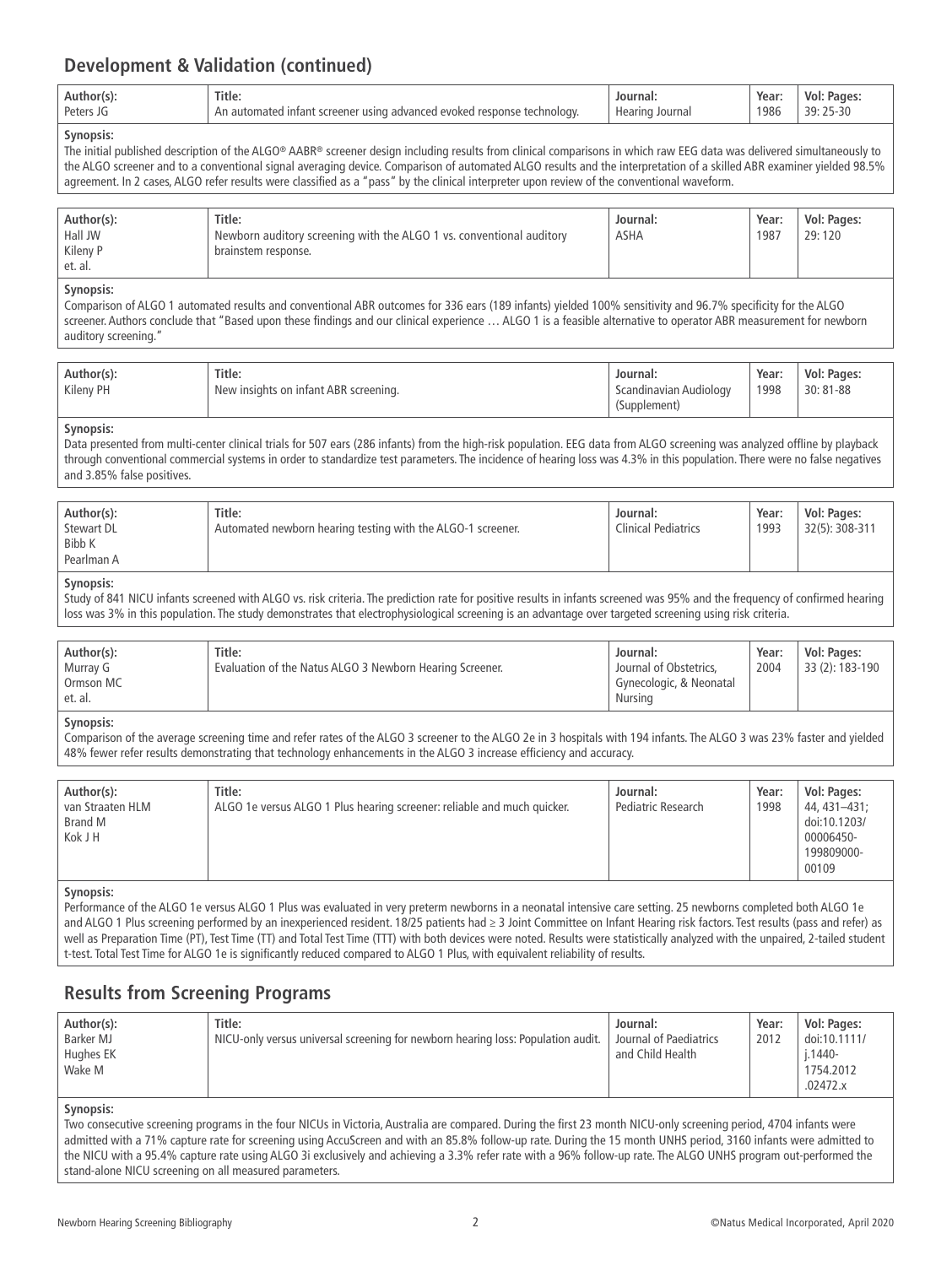| Author(s):<br><b>Stewart DL</b><br>Mehl A<br>et. al. | Title:<br>Universal newborn hearing screening with automated auditory brainstem<br>response: a multisite investigation. | Journal:<br>Journal of Perinatology | Year:<br>2000 | Vol: Pages:<br>20: S128-S131 |
|------------------------------------------------------|-------------------------------------------------------------------------------------------------------------------------|-------------------------------------|---------------|------------------------------|
|                                                      |                                                                                                                         |                                     |               |                              |

#### **Synopsis:**

Refer rate for universal ALGO screening was <2% independent both of test personnel and time after birth for 11,711 infants at 5 clinically different sites. Incidence of confirmed hearing loss in this population was 2.7 per thousand newborns with a cumulative false-positive rate of 0.9% and 0% false-negatives.

| Fortaleza K |
|-------------|
|-------------|

#### **Synopsis:**

Retrospective data analysis on 66,292 newborns screened at 46 sites within 5 regions of the US using ALGO® AABR®. A collective final refer rate of 1.01% was achieved. The incidence of hearing loss among the 46 sites ranged from 1.4-2.3 per 1000 live births. Of 114 infants confirmed with hearing loss, 60% exhibited no risk factors.

| Author(s):  | Title:                                                                      | Journal:   | Year: | Vol: Pages:      |
|-------------|-----------------------------------------------------------------------------|------------|-------|------------------|
| Mason JA    | Universal infant hearing screening by automated auditory brainstem response | Pediatrics | 1998  | 101 (2): 221-228 |
| Herrmann KR | measurement.                                                                |            |       |                  |

#### **Synopsis:**

Report of 10,372 infants screened in universal ALGO® AABR® screening program initiated in Hawaii from 1992-97 demonstrating that benchmarks later adopted by the JCIH were already being met in programs using ALGO® screening technology. Infants with mild, moderate, and severe loss were reliably detected and received intervention prior to age 6 months with well infants achieving age-appropriate speech and language development outcomes.

| Author(s):<br>Messner AH<br>Price M | Title:<br>Volunteer-based universal newborn hearing screening. | Journal:<br>International Journal<br>of Pediatric | Year:<br>2001 | Vol: Pages:<br>60: 123-130 |
|-------------------------------------|----------------------------------------------------------------|---------------------------------------------------|---------------|----------------------------|
| et. al.                             |                                                                | Otorhinolaryngology                               |               |                            |

#### **Synopsis:**

Evaluation of the efficacy and cost of volunteer-based universal screening was conducted with data from 5771 infants from the well-baby nursery. Coverage of 91% was achieved with 5% of the infants requiring follow-up. The study concludes that volunteer personnel offer a viable option for staffing UNHS, but did not result in significant cost savings during the first 2 years of operation.

| Author(s):<br>Oudesluys-Murphy AM<br>Harlaar J | Title:<br>Neonatal hearing screening with an automated auditory brainstem response<br>screener in the infant's home. | Journal:<br>Acta Paediatrica | Year:<br>1997 | Vol: Pages:<br>$8:651-655$ |  |
|------------------------------------------------|----------------------------------------------------------------------------------------------------------------------|------------------------------|---------------|----------------------------|--|
|------------------------------------------------|----------------------------------------------------------------------------------------------------------------------|------------------------------|---------------|----------------------------|--|

#### **Synopsis:**

Increasingly short hospital stays and local policies for health care services mean that hearing screening cannot always occur in the newborn nursery. In the Netherlands, Well Baby Clinics offer home screening by nurses using ALGO® AABR® that is a feasible alternative as demonstrated by this study and added only 18 minutes to the usual length of a home visit without screening. Parental acceptance was excellent (98%) in this.

| Author(s):                   | Title:                                                                                                                                                                             | Journal:            | Year: | Vol: Pages: |
|------------------------------|------------------------------------------------------------------------------------------------------------------------------------------------------------------------------------|---------------------|-------|-------------|
| l Tan PL, Daniel LM, Lim SB, | The Universal Newborn Hearing Screen (UNHS): Results of a programme for<br>Yeoh A, Hee K, Balakrishnan A   44,000 Infants in KK Women's and Children's Hospital (KKWCH), Singapore | NHS Research Poster | 2006  | N/A         |

**Objective:** To describe the method, administration and the results of the UNHS program in KK Women's and Children's Hospital, Singapore.

**Method:** The UNHS was started in KKWCH in April 2002 using the Automated Auditory Brainstem response. Newborns who did not pass the inpatient screen had an outpatient screen at 4-6 weeks of life. Those who did not pass the second screen were referred to the Otolaryngology department and underwent further audiological assessment. Infants with confirmed hearing loss (HL) were referred for intervention (auditory, verbal or natural auditory oral therapy, hearing amplification and cochlear implantation) when appropriate. Data on babies born between 01/04/2002 and 30/06/05 were collected prospectively using a data collecting system.

**Results:** 99.8% of 44,579 eligible babies were screened before discharge of which 97.8% passed. 1,040 (2.3%) were referred for outpatient screening (including 91 who missed the inpatient screen). 940 (90.4%) were screened, of which 768 (81.7%) passed. 87 (8.3%) declined or were uncontactable. 13 (1.3%) were awaiting assessment. 254 infants were referred to the Otolaryngology department (0.6% of the eligible population), of which 172 (67.7%) did not pass the UNHS, 32 (12.6%) had aural/cranofacial malformations and 50 (19.7%) passed the outpatient UNHS with a sweep count of >3,500. 194 (76.4%) have completed their assessment. Of these, 145 (74.7%) had confirmed HL. 41 (16.1%)were waiting for assessment and 19 (7.5%) declined or were uncontactable. The features of the HL were as follows: Profound 40 (27.6%), Severe 28 (19.3%), Moderate 52 (35.9%), Mild 25 (17.2%), bilateral 83 (57.2%), unilateral 62 (42.8%), Sensorineural 86 (59.3%), conductive 45 (31%), mixed 12 (8.3%), Auditory Neuropathy 2 (1.4%). The incidences of any HL and severe/profound HL were 3.3 and 1.5 per 1000 babies, respectively.

**Conclusion:** The UNHS has facilitated early diagnosis of infants with HL, thus increasing their chances of early intervention and age-appropriate speech and language development.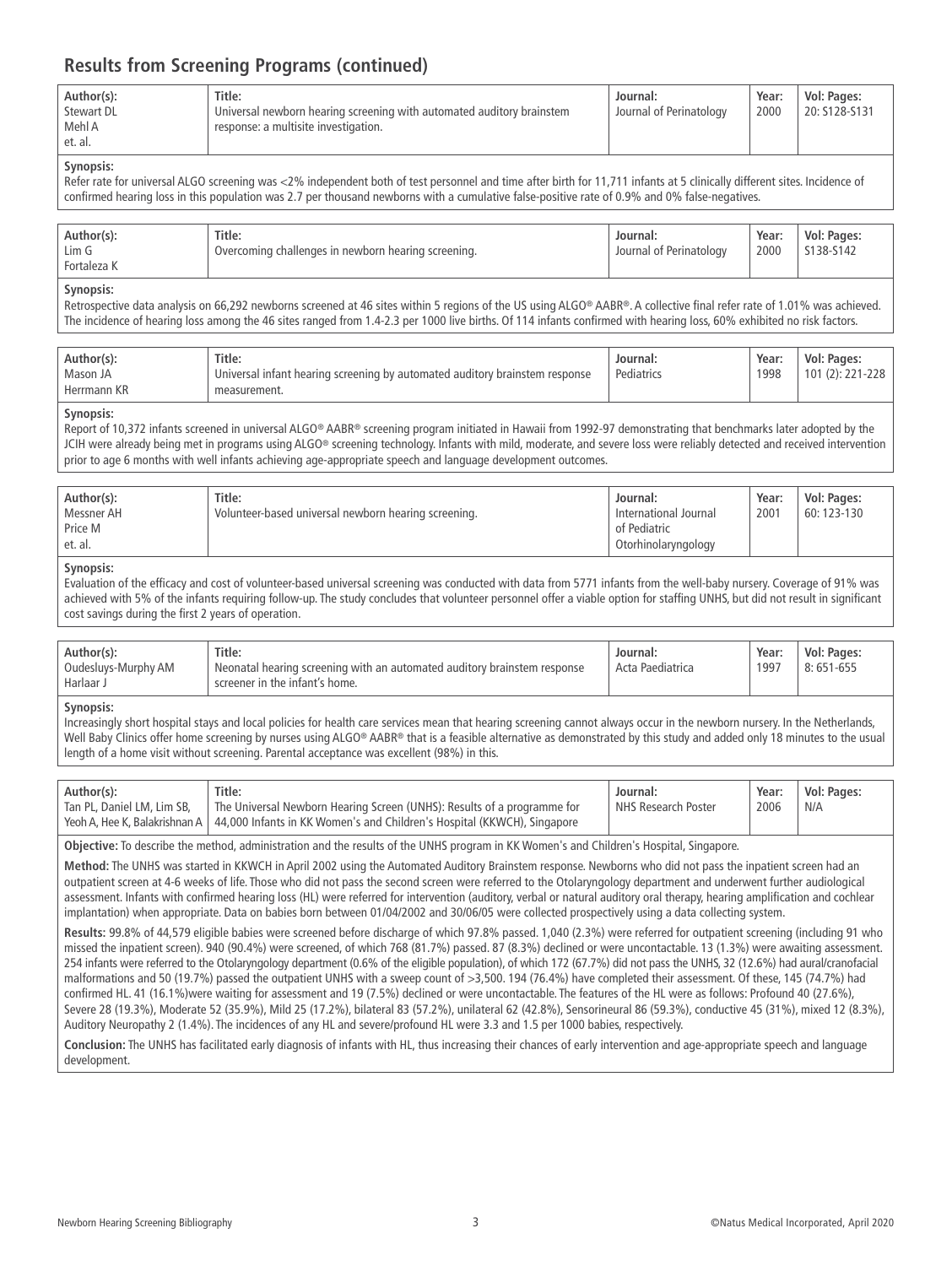| Title:<br>Author(s):<br>Mehl A<br>The Colorado newborn hearing screening project, 1992-1999: On the threshold<br>of effective population-based universal newborn hearing screening.<br>Thomson V | Journal:<br>Pediatrics | Year:<br>2002 | Vol: Pages:<br>$109(1): 1-8$ |
|--------------------------------------------------------------------------------------------------------------------------------------------------------------------------------------------------|------------------------|---------------|------------------------------|
|--------------------------------------------------------------------------------------------------------------------------------------------------------------------------------------------------|------------------------|---------------|------------------------------|

#### **Synopsis:**

Beginning with voluntary universal newborn hearing screening at 4 hospitals in 1992 and ending with combined data from 57 hospitals screening all newborns by 1999, this study reports data from148,240 infants. 52 of those hospitals chose ALGO® AABR® as the screening method for a total of 49, 325 infants with a combined refer rate of 1.5%. Three hospitals used OAE to screen 1957 infants with an 11% refer rate, and 2 used a two-step protocol to screen 4042 infants with an 8.4% refer rate. Detailed data on type and degree of loss for infants identified in 1999 reveal that losses ranged from mild to profound with only 32 of the 86 affected infants exhibiting a risk indicator. For 1999, the median age of diagnosis of congenital hearing loss was 2.1 months and 92% of affected infants were identified by 5 months of age. Results support the feasibility of statewide programs and highlight program and procedural factors associated with achieving current benchmarks for screening coverage, refer rates, and follow-up.

| Author(s):<br>Mehl AL<br>Thomson V | Title:<br>Newborn hearing screening: The great omission. | Journal:<br>Pediatrics | Year:<br>1998 | Vol: Pages:<br>$101(1): 1-6$ |
|------------------------------------|----------------------------------------------------------|------------------------|---------------|------------------------------|
|------------------------------------|----------------------------------------------------------|------------------------|---------------|------------------------------|

#### **Synopsis:**

The rationale for universal newborn hearing screening is discussed along with the results of a feasibility, accuracy, and cost-effectiveness study conducted in Colorado hospitals from 1992 to 1996. A total of 41,796 infants screened with the ALGO® AABR® demonstrated sensitivity "at or near 100%" with false-positive rates moving from 6% down to 2% with evolving technology. Cost comparisons with other screened congenital conditions result in comparable cost per case diagnosed given the much higher incidence of hearing impairment compared to other congenital diseases. Costs of screening and intervention are compared with monetary savings achieved by avoiding delayed detection and a model for this comparison suggests that recovery of costs associated with implementing universal newborn hearing screening are recovered within 10 years.

| Author(s):<br>Dauman R<br>Roussey M<br>et. al. | Title:<br>Screening to detect permanent childhood hearing impairment in neonates<br>transferred from the newborn nursery. | Journal:<br>International Journal<br>of Pediatric<br>Otorhinolaryngology | Year:<br>2009 | Vol: Pages:<br>73 (3): 457-65 |
|------------------------------------------------|---------------------------------------------------------------------------------------------------------------------------|--------------------------------------------------------------------------|---------------|-------------------------------|
|------------------------------------------------|---------------------------------------------------------------------------------------------------------------------------|--------------------------------------------------------------------------|---------------|-------------------------------|

#### **Synopsis:**

This report describes hearing screening of newborns transferred from the regular nursery to a specialized area to determine whether screening coverage was achieved; whether the linkage between neonatal screening and diagnostic follow-up was carried out correctly; and to establish the incidence of permanent childhood hearing impairment (PCHI) in this at-risk population. Six population centers averaging 12,000 births annually participated (Bordeaux, Lille, Paris, Marseille, Toulouse and Lyon). ALGO 3i screening results for 4972 "transferred" neonates compared with those of non-transferred neonates (N=112,131) revealed that screening coverage was significantly lower (75.4%) in "transferred" babies compared to 97.5% coverage in the non-transferred group. Refer results from the first AABR were higher in "transferred" infants (11.1%) than in the non-transferred population (6.5%). Of the 415 "transferred" newborns with initial refer results, 91.3% were rechecked as stipulated in the project protocol. Of the 183 "transferred" infants with refer results after rescreening, only 70.5% returned to the audiology center for diagnostic follow-up. The incidence of bilateral PCHI was markedly higher (4/1000) in "transferred" infants than in the non-transferred population (1.08/1000). The difficulty of obtaining universal screening coverage in "transferred" infants was found to be similar to reports from the U.S.

| Author(s): | Title:                                                                        | Journal:              | Year: | Vol: Pages: |
|------------|-------------------------------------------------------------------------------|-----------------------|-------|-------------|
| Verhaert N | Impact of early hearing screening and treatment on language development and   | International Journal | 2008  | 72:599-608  |
| Willems M  | education level: Evaluation of 6 years of universal newborn hearing screening | of Pediatric          |       |             |
| et. al.    | (ALGO <sup>®</sup> ) in Flanders, Belgium.                                    | Otorhinolaryngology   |       |             |

#### **Synopsis:**

Retrospective analysis of 229 children detected by the Flemish universal newborn hearing screening program reveals that 85.4% of the children with moderate, severe, or profound hearing loss and no additional disability older than 5.5 years achieve mainstream education. Distribution of degree of hearing loss in this cohort includes mild (21-40dB) 22.7%, moderate (41-70dB) 30.6%, severe (71-90dB) 20.1%, and Profound (91-120dB) 26.6%.

| Author(s):<br>Stehel EK<br>Shoup AG<br>et. al. | Title:<br>Newborn hearing screening and detection of congenital cytomegalovirus infec-<br>tion. | Journal:<br>Pediatrics | Year:<br>2008 | Vol: Pages:<br>121 (5): 970-975 |
|------------------------------------------------|-------------------------------------------------------------------------------------------------|------------------------|---------------|---------------------------------|
|------------------------------------------------|-------------------------------------------------------------------------------------------------|------------------------|---------------|---------------------------------|

#### **Synopsis:**

The objective of this study was to determine the frequency of congenital cytomegalovirus infection among newborns who did not pass hearing screening and to determine how often refer results were the only manifestation of congenital cytomegalovirus infection. Retrospective chart review was performed for newborns with refer results and positive urine cytomegalovirus culture results at Parkland Memorial Hospital between September 1, 1999, and August 31, 2004. During the 5-year study period, 572 of 79047 newborns (7 of 1000 live births) did not pass hearing screening. Cytomegalovirus infection was identified in 24 (5%) of 483 tested infants and 16 (6%) of the 256 infants with subsequently confirmed hearing impairment. Of those 16 infants, 12 (75%) were identified as having congenital cytomegalovirus infection only because of failure to pass newborn hearing screening.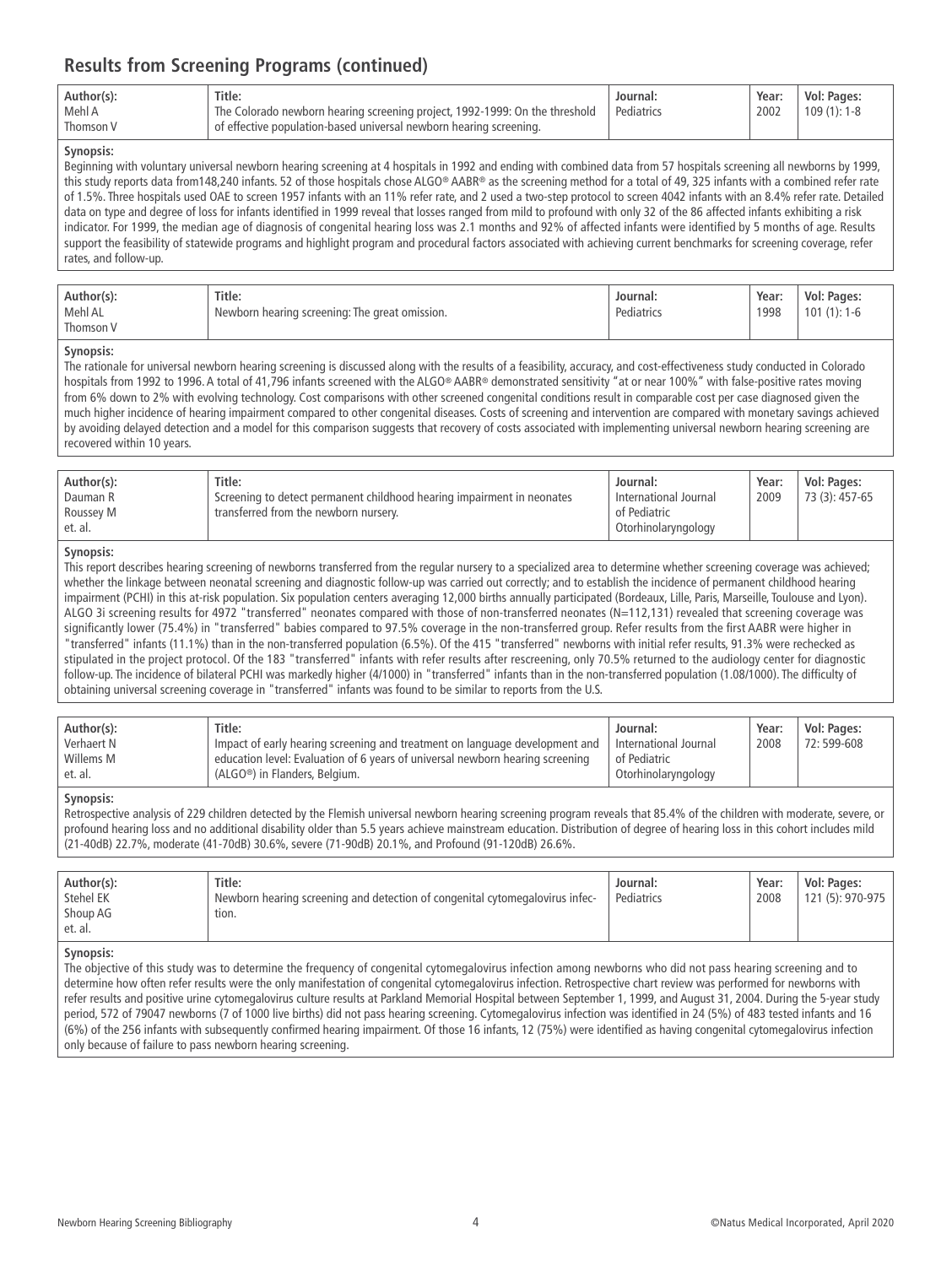| Author(s):             | Title:                                                                           | Journal:   | Year: | Vol: Pages:    |
|------------------------|----------------------------------------------------------------------------------|------------|-------|----------------|
| Declau F               | Etiologic and audiologic evaluations after universal neonatal hearing screening: | Pediatrics | 2008  | 121 (6): 1119- |
| Boudewyns A<br>et. al. | Analysis of 170 referred neonates.                                               |            |       | 1126           |

#### **Synopsis:**

A prospective analysis of 170 consecutive records of neonates referred to a tertiary center after universal hearing screening failure, between 1998 and 2006 was performed. The data represented the equivalent of 87000 screened newborns. Screening results were validated by clinical ear, nose, and throat examination and electrophysiological testing, including diagnostic auditory brainstem response, automated steady state response, and/or behavioral testing. A diagnostic evaluation protocol for identification of etiology in collaboration with genetics and pediatrics departments was included.

Permanent hearing loss was confirmed in 116 children (68.2%). Bilateral hearing loss was diagnosed in 68 infants (58.6%) and unilateral hearing loss in 48 infants (41.4%). Median thresholds for those with confirmed hearing loss in unilateral and bilateral cases were 70 dB nHL and 80 dB nHL, respectively. No risk factors for hearing loss were found in 55.8% of the infants. In 60.4%, the initial automated auditory brainstem response diagnosis was totally in agreement with the audiologic evaluation results. In 8.3% of those confirmed, a unilateral refer result was later classified as bilateral hearing loss. An etiologic factor could be identified in 55.2% of the cases. Of the causes identified, genetic mechanism was present in 60.4%, peripartal problems in 20.8%, and congenital cytomegalovirus infection in 18.8%.

| Title:<br>Author(s):<br>ر Marlowe<br>Screening all newborns for hearing impairment in a community hospital. | Journal:<br>Journal<br>American<br>of Audiology | Year:<br>1993 | Vol: Pages:<br>$22 - 25$ |
|-------------------------------------------------------------------------------------------------------------|-------------------------------------------------|---------------|--------------------------|
|-------------------------------------------------------------------------------------------------------------|-------------------------------------------------|---------------|--------------------------|

#### **Synopsis:**

Description of the development and implementation of universal newborn hearing screening as a private initiative in a community hospital prior to national recommendations and legislation. Initial experiences with conventional ABR screening led to the adoption of ALGO® AABR® shortly after it became commercially available in this volunteer staffed program.

| Author(s):<br>Yee-Arellano H<br>Leal-Garza F<br>Pauli-Müller K | Title:<br>Universal newborn hearing screening in Mexico: Results of the first 2 years. | Journal:<br>International Journal<br>of Pediatric | Year:<br>2006 | Vol: Pages:<br>70 (11): 1863-<br>1870 |
|----------------------------------------------------------------|----------------------------------------------------------------------------------------|---------------------------------------------------|---------------|---------------------------------------|
|                                                                |                                                                                        | Otorhinolaryngology                               |               |                                       |

#### **Synopsis:**

This study summarizes results of the first 2 years of universal AABR newborn hearing screening and the prevalence of congenital hearing loss in Monterey, Mexico. A total of 3066 newborns were screened (99.9% of births). The prevalence of sensorineural and bilateral hearing loss was 0.65/1000 newborns. Seventy-three neonates (2.37%) had a risk factor for hearing impairment. A total of 0.22% (n=7) of those studied were referred for ABR testing. Of the patients referred to the audiologist, 100% were seen. The positive predictive value for sensorineural hearing loss was 71.4% (95% CI 30.2–94.8) and the false positive rate was 0.065%.

| Author(s):        | Title:                                                                         | Journal:   | Year: | Vol: Pages:     |
|-------------------|--------------------------------------------------------------------------------|------------|-------|-----------------|
| Hille ETM         | Bilateral haring impairment in Dutch neonatal intensive care unit infants with | Pediatrics | 2004  | $113(5): 1467-$ |
| Verkerk PH        | unilateral failure on hearing screening.                                       |            |       | 1468            |
| van Straaten H LM |                                                                                |            |       |                 |

#### **Synopsis:**

Since 1998, AABR hearing screening has been used in Dutch NICUs. After unilateral or bilateral failure at the second screening, infants were referred for diagnostic conventional auditory brainstem response. Data for all children were registered centrally to facilitate screening and follow-up. A cohort of 9450 surviving newborns, with a mean gestational age of 33 weeks (SD: 4.6 weeks) and mean birth weight of 1928 g (SD: 992 g), were included in this program between January 10, 1998, and January 1, 2003. Parents of 132 (1.4%) refused screening. An additional 34 (0.4%) could not be screened. Of the remaining 9284 NICU infants, 322 (3.5%) were referred for diagnostic evaluation. 137 of these had a unilateral AABR failure. Diagnostic evaluation established bilateral hearing impairment in 40 (29%) of them. Our program detected a total of 184 NICU infants with bilateral hearing impairment. If only bilateral failures were referred for diagnostic evaluation, 22% (40 of 184) would not have been detected. This result supports diagnostic evaluation of unilateral as well as bilateral screening failures.

| et. al.                                                                                                                    |                          |
|----------------------------------------------------------------------------------------------------------------------------|--------------------------|
|                                                                                                                            |                          |
| Tibosch CH<br>preterm newborns.                                                                                            |                          |
| Journal of Pediatrics<br>Efficacy of automated auditory brainstem response hearing screening in very<br>'van Straaten H LM | 138 (5): 674-678<br>2001 |
| Title:<br>Author(s):<br>Journal:                                                                                           | Vol: Pages:<br>Year:     |

#### **Synopsis:**

In this prospective cohort study, 90 consecutive preterm newborns (<32 weeks' gestational age) had AABR hearing screening weekly from birth until a bilateral pass result was obtained. If the newborn had a unilateral pass result, AABR screening was repeated in the same week. Median gestational age was 29.5 weeks (range, 25.3-31.9 weeks), and median birth weight was 1115 g (range, 600-1960 g). Mean age was 6.2 days (SD 4.3) at first test, 15.7 (SD 8.1) at second test, and 21.4 (SD 8.6) at third test. Eighty percent (CI: 70.2%-89.8%) of the newborns passed at 30.3 weeks' postmenstrual age, 90% (CI: 83.6%-96.4%) passed at 31.2 weeks, and 100% passed at 34 weeks' postmenstrual age. The attainment of these pass rates correlated to postmenstrual age was not significantly influenced by sex, growth restriction, or gestational age at birth. Postnatal pass rates (in days) were strongly influenced by gestational age.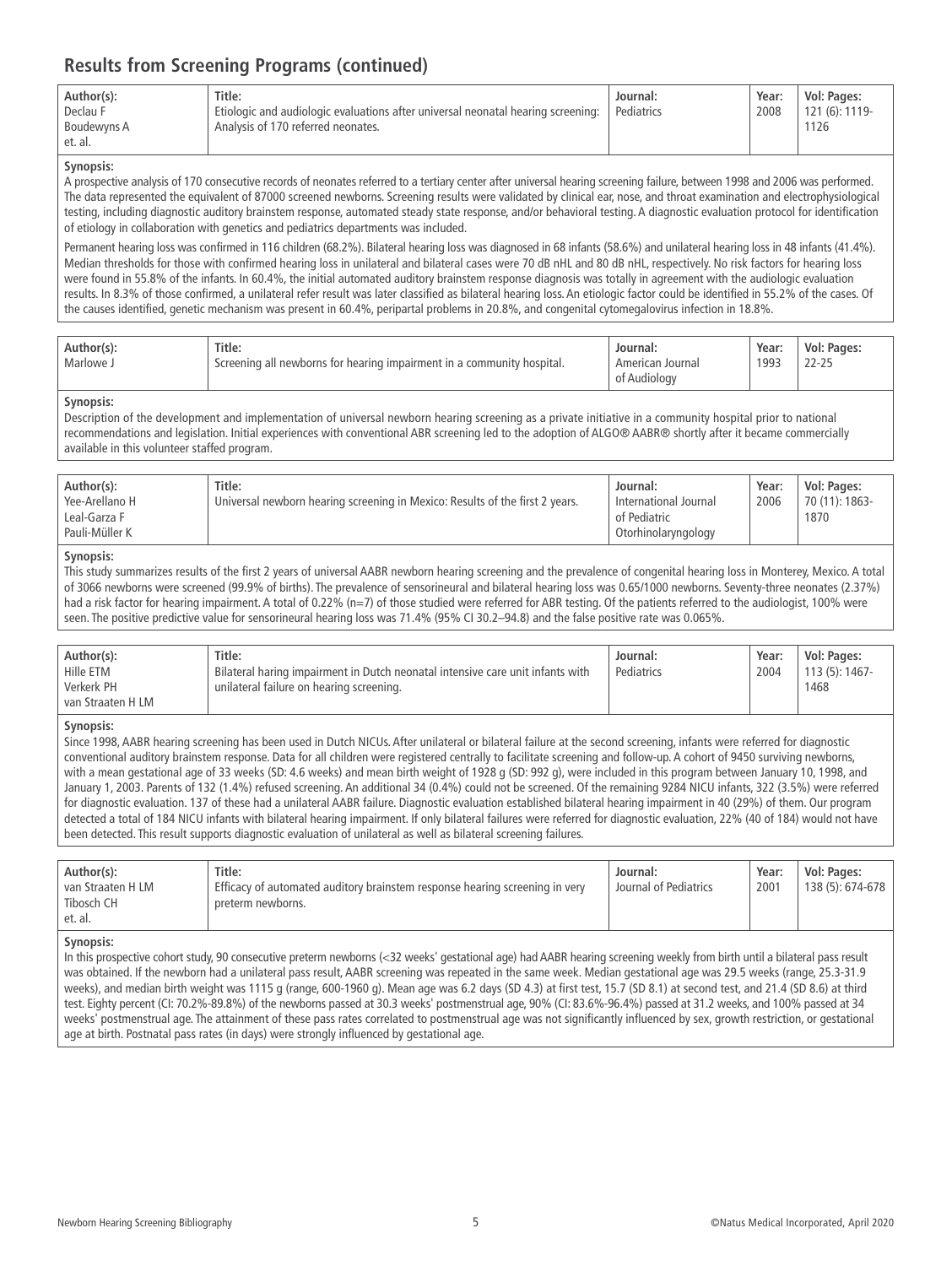| Author(s):<br>Fukushima K<br>Minaki N<br>et. al. | Title:<br>Pilot study of universal newborn hearing screening in Japan: District-based<br>screening program in Okayama. | Journal:<br>Annals of Otology,<br>Thinology & Laryngology | Year:<br>2008 | Vol: Pages:<br>117 (3): 166-171 |
|--------------------------------------------------|------------------------------------------------------------------------------------------------------------------------|-----------------------------------------------------------|---------------|---------------------------------|
|--------------------------------------------------|------------------------------------------------------------------------------------------------------------------------|-----------------------------------------------------------|---------------|---------------------------------|

#### **Synopsis:**

This report describes newborn hearing screening implemented in Okayama Prefecture in 2001 as part of a nationwide pilot study. Data from 47,346 infants (95% of the infants born in the 44 gynecologic institutions in this district) screened using automated ABR and followed for at least 2 years are included.

After undergoing the screening process twice, 248 infants (0.52%) received referrals; 108 bilateral and 140 unilateral. Among the bilateral refers, hearing impairment was confirmed in 40 infants, for a total prevalence of 0.08%. In 3 additional infants who received a bilateral pass result and 1 infant who received a unilateral pass result, hearing impairment that was progressive or late onset was subsequently diagnosed. Positive predictive value of 40% and negative predictive value of 99.993% were calculated.

| Author(s):        | Title:                                                                           | Journal:   | Year: | Vol: Pages: |
|-------------------|----------------------------------------------------------------------------------|------------|-------|-------------|
| Mitsiakos G       | Investigation of hearing impairment in post-neonatal intensive care unit infants | Pediatrics | 2008  | 121:S138    |
| Giougi E          | by using automated auditory brainstem response.                                  |            |       |             |
| Karagianni P      |                                                                                  |            |       |             |
| Chatzijoannidis E |                                                                                  |            |       |             |
| Tsakalidis C      |                                                                                  |            |       |             |
| Nikolaidis N.     |                                                                                  |            |       |             |

#### **Synopsis:**

To investigate the prevalence of hearing impairment in the NICU and its association with risk indicators 422 post-NICU infant >34 weeks GA were examined for history of perinatal asphyxia, craniofacial deformities, furosemide and aminoglycoside therapy (duration of administration), meningitis, duration of mechanical ventilation, and nursing duration in an incubator. ALGO 3 screening was performed with 2.84% (12 of 422 newborns) referred. Follow-up conventional ABR found 6 with normal responses, and 6 with confirmed hearing loss. Multivariate analysis revealed a statistically significant association between hearing loss and craniofacial deformities, meningitis, and duration of mechanical ventilation (P .001, P.001, and P.038, respectively).

| Author(s):  | Title:                                                                   | Journal:         | Year: | Vol: Pages:       |
|-------------|--------------------------------------------------------------------------|------------------|-------|-------------------|
| Kayano K    | Automated infant auditory screening using the Natus-ALGO 2e in the NICU. | Nihon Jibiinkoka | 2000  | Aug; 103(8): 885- |
| Suzuki H    |                                                                          | Gakkai Kaiho     |       | 93.               |
| Nakano H    |                                                                          |                  |       |                   |
| Hayashido K |                                                                          |                  |       |                   |
| Kimura T    |                                                                          |                  |       |                   |
| Tatemoto K  |                                                                          |                  |       |                   |
| Nishiyama A |                                                                          |                  |       |                   |
| Fukushima T |                                                                          |                  |       |                   |

#### **Synopsis:**

[Article in Japanese] ALGO 2e results in NICU infants were compared with results of conventional ABR in this study. Mean conceptional age at the time of screening was 40.4 +/- 3.0 weeks. 60 ears of 30 high-risk infants, including "refer" infants, were tested both by ALGO 2e and conventional ABR to compare results. ALGO 2e screening time averaged 2 minutes 58 seconds. With conventional ABR, 14 of 53 ears passed by ALGO 2e initially failed the conventional ABR screening. Of these 14 ears, 11 were subsequently found to be normal, and conventional ABR in the remaining 3 was later interpreted as normal. Among those ears that passed ALGO 2e screening but failed the conventional ABR, the number of ALGO sweeps was significantly greater than with typical ABR protocols. Of the 7 ears of 4 patients that were referred on the basis of ALGO 2e screening and failed by the conventional ABR, 3 ears screened by ABR were normal when retested, and one ear passed later ALGO 2e screening.

### **Technology Evaluation**

| Author(s):     | Title:                                                                    | Journal:         | Year: | Vol: Pages:   |
|----------------|---------------------------------------------------------------------------|------------------|-------|---------------|
| I. J. McGurgan | Hearing screening of high-risk infants using automated auditory brainstem | Irish Journal of | 2013  | doi: 10.1007/ |
| N. Patil       | response: a retrospective analysis of referral rates.                     | Medical Science  |       | s11845-013-   |
|                |                                                                           |                  |       | 1028-5        |

#### **Synopsis:**

UNHS in the process of nationwide implementation in the Republic of Ireland used TEOAE for initial screening. This study analyses the effects of ALGO AABR as the initial screening on refer rates to audiology services. Retrospective analysis of all screening data which was confined to infants with one or more known risk factors for permanent childhood hearing impairment in Letterkenny General Hospital from January 2008 to December 2012 was completed. Of the 1,163 infants screened with ALGO AABR, 50 (4.3 %) referred on the initial AABR. 16 of these 50 referred on the repeat AABR, resulting in an overall 1.38% referral rate to audiology. The authors conclude that results demonstrate strikingly low overall refer rates, well below international benchmarks and initial Irish UNHS program results that support ALGO AABR as an alternative to TEOAE nationwide.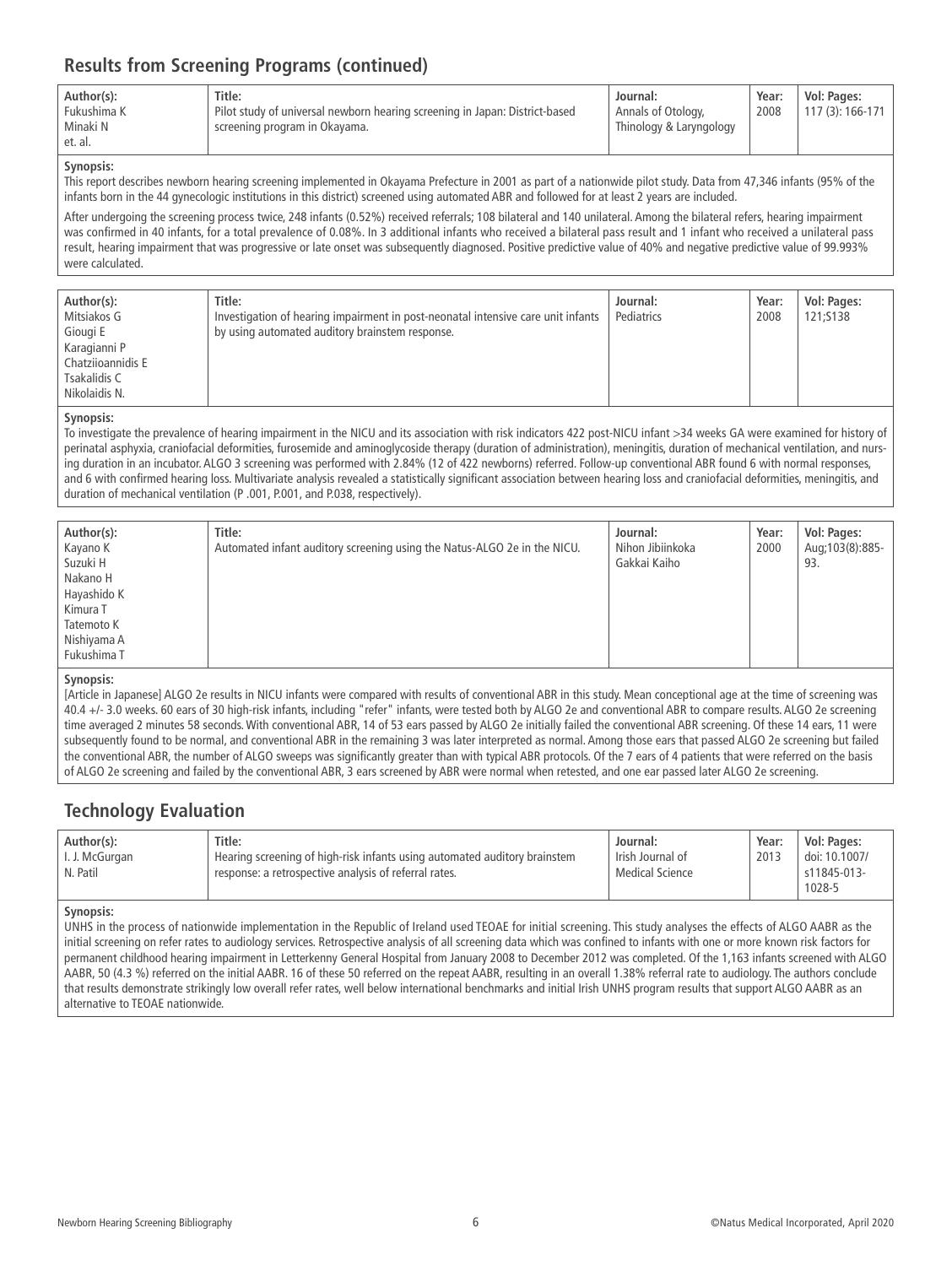# **Technology Evaluation (continued)**

| Author(s):          | Title:                                                                    | Journal:              | Year: | Vol: Pages:   |
|---------------------|---------------------------------------------------------------------------|-----------------------|-------|---------------|
| Korver AMH          | Auditory neuropathy in a low-risk population: A review of the literature. | International Journal | 2012  | 76 (12) 1708- |
| van Zanten GA       |                                                                           | of Pediatric          |       | 1711          |
| Meuwese-Jongejeugd  |                                                                           | Otorhinolaryngology   |       |               |
| van Straaten HLM    |                                                                           |                       |       |               |
| Oudesluys-Murphy AM |                                                                           |                       |       |               |

#### **Synopsis:**

PubMed and EMBASE were searched for relevant articles published between 1996 and 2010 for Medical Subject Headings terms including original well baby studies reporting the prevalence of auditory neuropathy. Of 519 citations, 4 articles met inclusion criteria. The population based prevalence of auditory neuropathy in children was found to vary between 0.006% (SD 0.006) and 0.03% (SD 0.02). The false negative rate, caused by missed children with auditory neuropathy is estimated between 4 and 17% if otoacoustic emission screening is used in the first stage of a neonatal hearing screening program.

| Author(s): | Title:                                                                      | Journal:        | Year: | Vol: Pages:     |
|------------|-----------------------------------------------------------------------------|-----------------|-------|-----------------|
| Harumi A   | Newborn Auditory Screening with Automated ABR, Transient Evoked Otoacoustic | Audiology Japan | 2000  | 43 (3): 201-209 |
| Shibata Y  | <b>Emissions TEOAEs and Conventional ABR.</b>                               |                 |       |                 |
| et. al.    |                                                                             |                 |       |                 |

#### **Synopsis:**

This study was intended to validate ALGO2e results vs. conventional signal-averaged ABR, and to compare AABR with transient evoked otoacoustic emissions(TEOAE) for universal hearing screening to identify neonates with a bilateral, permanent hearing loss. 49 full-term neonates were studied with AABR, TEOAE and conventional ABR. 100% were successfully screened by AABR and 97.9% by TEOAE. The specificity of AABR was 97.9% compared to 93.6% for TEOAE. No sensitivity was calculated as no neonates with bilateral hearing loss were identified in this study. The mean test duration of AABR was 6min. 27sec. and that of TEOAE was 12min. 36sec. Because of its high specificity and shorter test duration, AABR was more suitable for newborn hearing screening than TEOAE or conventional ABR.

| Yoshinaga-Itano C | Author(s):<br>Gabbard SA<br>Northern JL | Title:<br>Hearing screening in newborns under 24 hours of age. | Journal:<br>Seminars in Hearing | Year:<br>1999 | Vol: Pages:<br>20 (4): 291-305 |
|-------------------|-----------------------------------------|----------------------------------------------------------------|---------------------------------|---------------|--------------------------------|
|-------------------|-----------------------------------------|----------------------------------------------------------------|---------------------------------|---------------|--------------------------------|

#### **Synopsis:**

The impact of early discharge is investigated by comparing ALGO® AABR® and TEOAE on 110 infants with a mean age of 15 hours. AABR screen yielded 97% pass rates compared to 63% for TEOAE. A significant age-related effect was associated with TEOAE, Average AABR test time was 11 minutes 46 seconds compared to TEOAE at 12 minutes 47 seconds. The authors conclude that young infants are best screened by AABR as it is more effective and time efficient.

| Title:<br>Author(s):<br>Doyle KJ<br>Comparison of newborn hearing screening by transient otoacoustic emissions<br>Fujikawa S<br>and auditory brainstem response using ALGO-2 <sup>®</sup> .<br>et. al. | Journal:<br>International Journal<br>of Pediatric<br>Otorhinolaryngology | Year:<br>1998 | Vol: Pages:<br>20 (4): 291-305 |
|--------------------------------------------------------------------------------------------------------------------------------------------------------------------------------------------------------|--------------------------------------------------------------------------|---------------|--------------------------------|
|--------------------------------------------------------------------------------------------------------------------------------------------------------------------------------------------------------|--------------------------------------------------------------------------|---------------|--------------------------------|

#### **Synopsis:**

Comparison of ABR and OAE pass rates using a later generation of technology with 232 ears in 116 newborns aged 5-48 hours. 92% of ears passed AABR compared to an earlier study in which 88.5% passed while 57% passed OAE, a decreased pass rate from the previous study results. Test time for AABR was 5.7 minutes compared to 5.2 minutes for OAE.

| Author(s):          | Title:                                                                         | Journal:                | Year: | Vol: Pages: |
|---------------------|--------------------------------------------------------------------------------|-------------------------|-------|-------------|
| Doyle KJ            | The Newborn hearing screening by otoacoustic emissions and automated brainstem | I International Journal | 1997  | 41: 111-119 |
| <b>Burggraaff B</b> | response.                                                                      | of Pediatric            |       |             |
| et. al.             |                                                                                | Otorhinolaryngology     |       |             |

#### **Synopsis:**

Comparison of OAE and ABR pass rates in 200 well infants as a function of age (5 hours to 120 hours, with an average age of 24 hours) is the focus of this study. ALGO® AABR® pass rates were 88.5% compared to 79% for OAE. While pass rates for infants <24 hours did not differ significantly from those >24 hours, there was a significant improvement for OAE pass rates >24 hours compared to the younger group.

| Author(s):<br>Salamy A<br>Eldredge L<br>Sweetow R | Title:<br>Transient evoked otoacoustic emissions: Feasibility in the nursery. | Journal:<br>Ear & Hearing | Year:<br>1996 | Vol: Pages:<br>$17(1): 42-48$ |
|---------------------------------------------------|-------------------------------------------------------------------------------|---------------------------|---------------|-------------------------------|
| Synoncic <sup>.</sup>                             |                                                                               |                           |               |                               |

#### **Synopsis:**

TEOAEs and ABRs recorded from 149 ears at bedside in at-risk infants yielding 63.5% pass rate for both procedures, 5% who failed both, and 31.5% who passed ABR but failed TEOAE. No statistical difference for nursery type, ear, or gender were found. The study concludes that TEOAEs are associated with high false positive rates and that TEOAE failures increase test time and negate any saving compared to using ABR alone.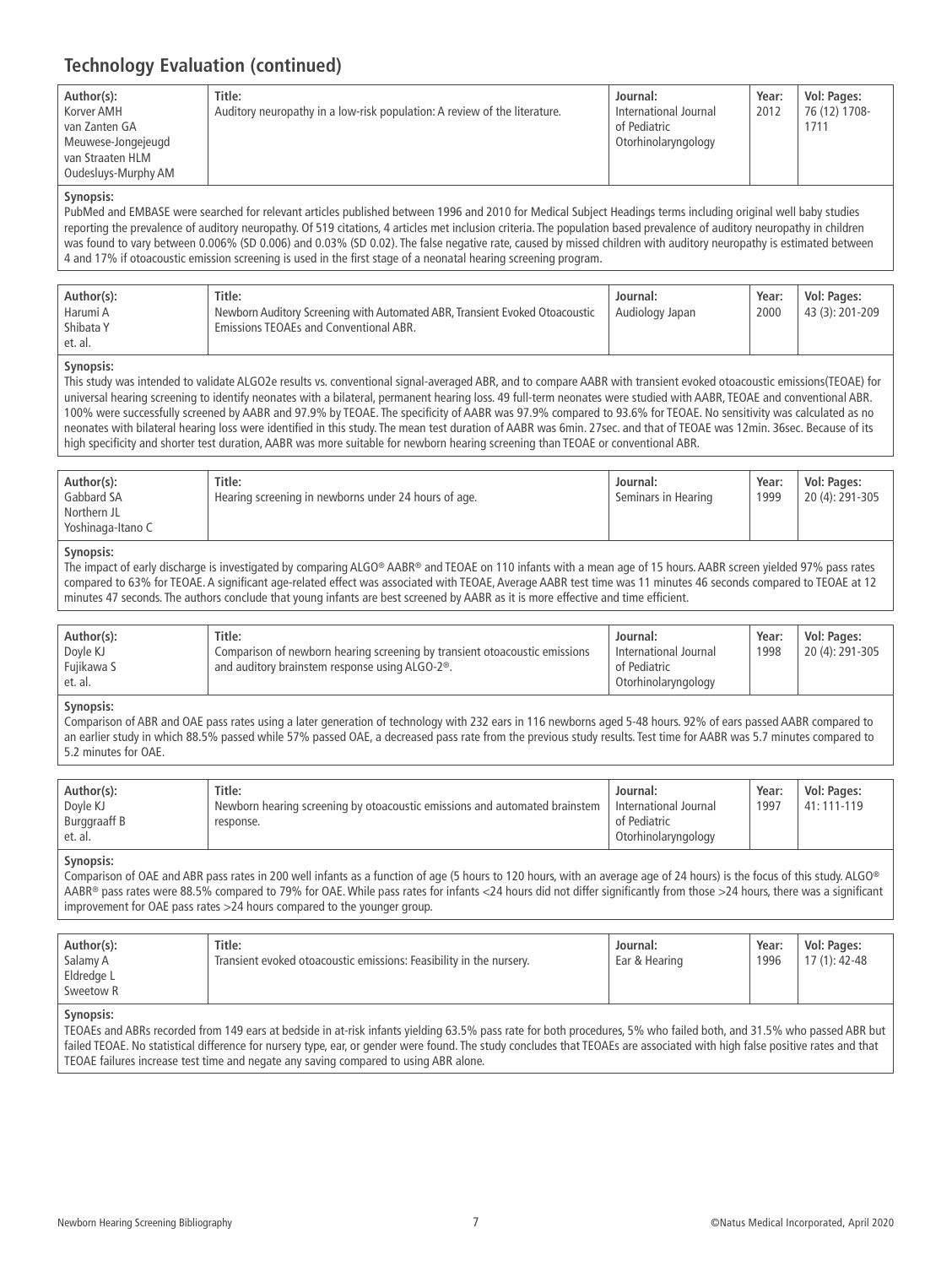### **Technology Evaluation (continued)**

| Author(s):<br>Jacobson J<br>Jacobson CA | Title:<br>Current technology in newborn universal hearing detection. | Journal:<br>Seminars in Hearing | Year:<br>1996 | Vol: Pages:<br>17 (2) 125-138 |
|-----------------------------------------|----------------------------------------------------------------------|---------------------------------|---------------|-------------------------------|
| <b>Synopsis:</b>                        |                                                                      |                                 |               |                               |

Previously published performance data for automated ABR and OAE technologies is analyzed in light of recommendations, issues, and concerns surrounding technology choices for early detection. A rationale for the continued use of ABR and comprehensive charts summarizing data from multiple studies provide useful tools for decision making.

| Author(s):<br>Oudesluys-Murphy AM van<br>Straaten HLM | Title:<br>  Neonatal hearing screening. | Journal:<br>European Journal<br>of Pediatrics | Year:<br>1996 | Vol: Pages:<br>155: 429-435 |
|-------------------------------------------------------|-----------------------------------------|-----------------------------------------------|---------------|-----------------------------|
| et. al.                                               |                                         |                                               |               |                             |

#### **Synopsis:**

A review of the rationale for early detection and available hearing screening methods concludes that automated auditory brainstem response is "the most valuable" method for neonatal hearing screening due to its high sensitivity and specificity.

| Author(s):<br>Zheng-min X<br>Wen-xia C<br>Xiao-lin Y | Title:<br>Performance of two hearing screening protocols in NICU in Shanghai. | Journal:<br>International Journal<br>of Pediatric<br>Otorhinolaryngology | Year:<br>2011 | Vol: Pages:<br>75:1225-1229 |
|------------------------------------------------------|-------------------------------------------------------------------------------|--------------------------------------------------------------------------|---------------|-----------------------------|
|------------------------------------------------------|-------------------------------------------------------------------------------|--------------------------------------------------------------------------|---------------|-----------------------------|

#### **Synopsis:**

The sensitivity and specificity of DPOAE only vs. a combined DPOAE/AABR protocol using ALGO 3i were evaluated. 3000 NICU infants were screened using both protocols. The DPOAE only refer rate was 8% with a false-positive rate of 4.96% and false-negative rate of 0.8% compared to the combined DPOAE/AABR protocol with a 5.03% refer rate, false-positive rate of 2% and false negative rate of 0.06%. 22 infants who passed DPOAE but referred on ALGO 3i screening were confirmed with severe to profound hearing loss further diagnosed as auditory neuropathy.

| Author(s):                        | Title:                                                                                                                                             | Journal:                              | Year: | Vol: Pages:       |
|-----------------------------------|----------------------------------------------------------------------------------------------------------------------------------------------------|---------------------------------------|-------|-------------------|
| Clarke P<br>Iqbal M<br>Mitchell S | A comparison of transient-evoked otoacoustic emissions and automated<br>auditory brainstem responses for pre-discharge neonatal hearing screening. | International Journal<br>of Audiology | 2003  | Dec; 42 (8):443-7 |

#### **Synopsis:**

Eighty-one newborns completed one-step hearing screening using the ALGO 3 screener. These were compared with 81 newborns completing a two-step screening protocol using TEOAE followed by ALGO AABR. The pass rate for the ALGO one-step screen was 78/81 (96.3%), for the two-step screen 74/81(91.4%), and for TEOAE alone 54/81 (66.7%). There was no significant difference in time required to complete the screening protocols. The authors conclude that use of TEOAE alone for pre-discharge screening is associated with an excessively high false-positive rate. One-step ALGO screening resulted in a lower referral rate compared with a two-step approach.

| Author(s):<br>Iley KL<br>Addis RJ | Title:<br>Impact of Technology Choice on Service Provision for Universal Newborn Hearing<br>Screening Within a Busy District Hospital. | Journal:<br>Sournal of Perinatology | Year:<br>2000 | Vol: Pages:<br>$20(8):5122-$ |
|-----------------------------------|----------------------------------------------------------------------------------------------------------------------------------------|-------------------------------------|---------------|------------------------------|
|                                   |                                                                                                                                        |                                     |               |                              |

#### **Synopsis:**

To investigate the implications of technology choice between AABR and TEOAE, well babies were screened. Age at testing, test duration, pass/refer results, problems experienced, parent or user perceived differences between ALGO 2ec and the current TEOAE screen were recorded. A single user carried out all screening. Forty-four mothers consented to AABR and results were achieved in all 44 babies. 42 babies passed the initial screen bilaterally and 2 referred in a single ear only. Test duration was less than 5 minutes for 36 of 44 babies. Applying results to a UNHS model generated a per screen cost of £15.98 for two-stage OAE/AABR and £14.25 for AABR-only. Parents found AABR acceptable and being able to discuss the screen and hearing during screening was time-efficient and reassuring to parents. Models using two-stage OAE/AABR would have generated 509 infants for second-stage AABR screening before audiological follow up while AABR-only would have generated 72 infants for second stage. ALGO hearing screening was practical, time, and cost-efficient. The low initial referral rate would not only save money, but keep parental anxiety at a minimum. The high tolerance of ambient noise allowed flexibility in screening location and timing, improving ability to screen before discharge. The authors conclude that AABR as primary screen is more practical and less expensive than TEOAE.

### **Programs, Personnel & Protocol Considerations**

| . Author(s):                                                                                                                                                                       | Title:                                                                         | Journal:           | Year: | Vol: Pages: |  |
|------------------------------------------------------------------------------------------------------------------------------------------------------------------------------------|--------------------------------------------------------------------------------|--------------------|-------|-------------|--|
| Marlowe J                                                                                                                                                                          | Newborn hearing screening: Testing, follow-up and communication with families. | Practice Monograph | 2003  | N/A         |  |
| Synopsis:<br>This practice monograph is intended for nurses participating in universal newborn hearing screening programs to acquaint them with the rationale for early detection, |                                                                                |                    |       |             |  |

hearing impairment and methods of detection, screening results and their implications, as well as practical information to support interactions with families and other professionals.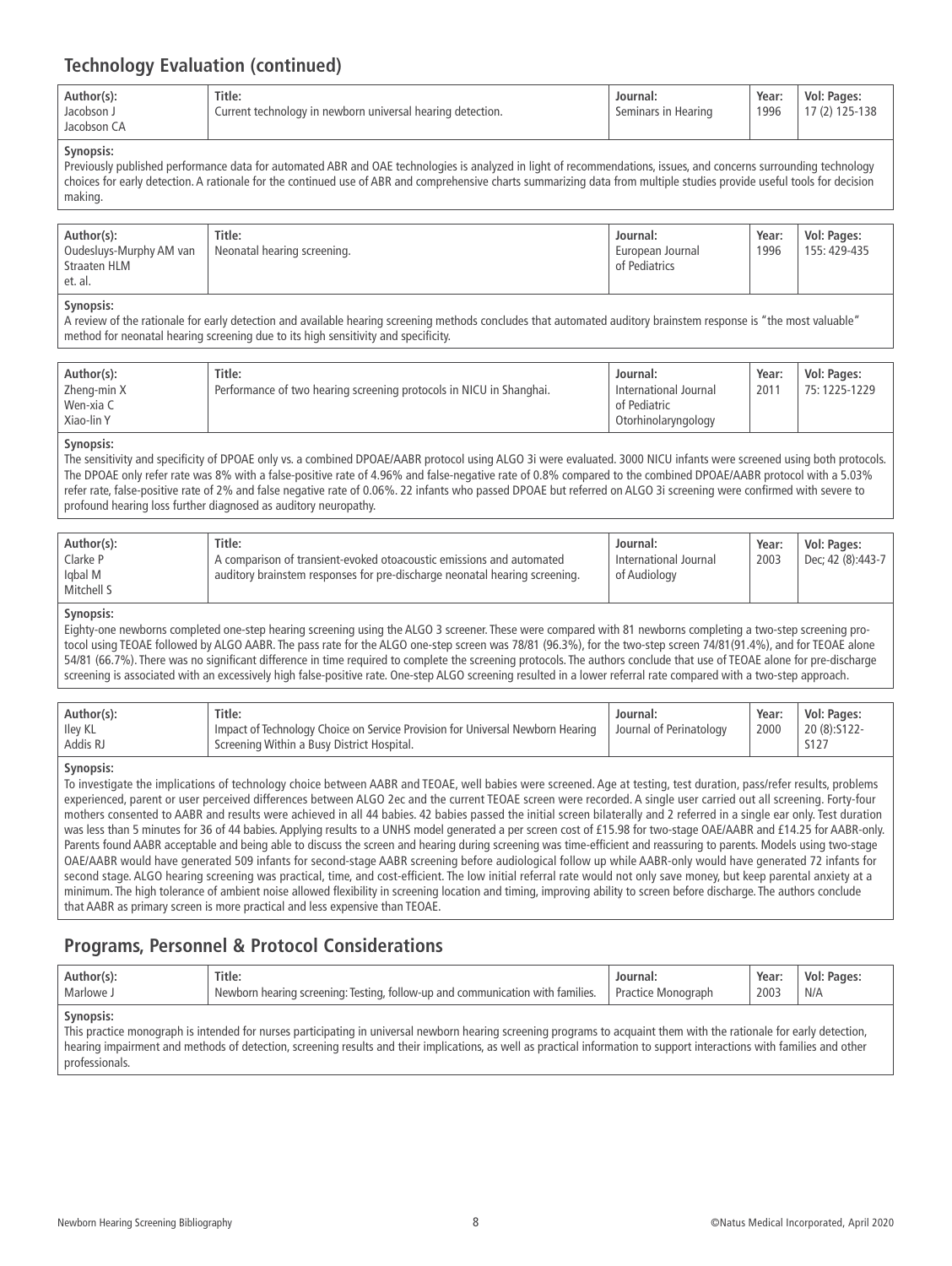### **Programs, Personnel & Protocol Considerations (continued)**

| Author(s):<br>Herrmann BS,<br>Thornton AR | Title:<br>Audiologic follow-up after failure of an infant hearing screening. | Journal:<br>Current Opinion in<br>Otolaryngology & Head<br>and Neck Surgery | Year:<br>1996 | Vol: Pages:<br>4:367-370 |
|-------------------------------------------|------------------------------------------------------------------------------|-----------------------------------------------------------------------------|---------------|--------------------------|
|-------------------------------------------|------------------------------------------------------------------------------|-----------------------------------------------------------------------------|---------------|--------------------------|

#### **Synopsis:**

The effectiveness of universal newborn hearing screening depends upon timely diagnostic evaluation and intervention. Screening protocols must be simple and clearly outlined to ensure that infants who require further evaluation and treatment do not experience delay since the improved outcome associated with early detection are linked to intervention within the first 2 months of life. Multi-stage screening programs aimed at reducing high refer rates delay identification and intervention as well as increasing opportunities for infants being lost to follow-up.

| Title:<br>Author(s):<br>Marlowe J<br>Communications in early detection and intervention programs. Legal and risk<br>management perspectives. | Journal:<br>Seminars in Hearing | Year:<br>1999 | Vol: Pages:<br>20 (4): 279-290 |
|----------------------------------------------------------------------------------------------------------------------------------------------|---------------------------------|---------------|--------------------------------|
|----------------------------------------------------------------------------------------------------------------------------------------------|---------------------------------|---------------|--------------------------------|

#### **Synopsis:**

A review of the issues associated with informed consent, notification of results, documentation, and management of confidential communication in operating universal newborn hearing screening programs is presented to assist policy and procedural decisions.

| Title:<br>arlowe<br>$\Omega$<br>nr | чюн.<br>eening<br>rinc | Year:<br>1996 | VOI.<br>ages.<br>v |
|------------------------------------|------------------------|---------------|--------------------|
|------------------------------------|------------------------|---------------|--------------------|

#### **Synopsis:**

The development of a standard of care in health practices and the identification and management of risk when implementing and managing universal newborn hearing screening programs is discussed with an emphasis on practical strategies to incorporate in policies and protocols.

| Author(s):<br>Herrmann BS | Title:<br>Perspectives and implications of early identification of hearing loss. | Journal:<br>Current Opinion in<br>Otolaryngology & Head<br>and Neck Surgery | Year:<br>1994 | Vol: Pages:<br>$2:449-54$ |  |
|---------------------------|----------------------------------------------------------------------------------|-----------------------------------------------------------------------------|---------------|---------------------------|--|
|---------------------------|----------------------------------------------------------------------------------|-----------------------------------------------------------------------------|---------------|---------------------------|--|

#### **Synopsis:**

The rationale for early identification through universal newborn hearing screening as well as advances in technology that make this approach feasible are outlined. A discussion of cost justification makes the point that implementation of programs screening only high risk infants is not without expense and may total more than \$30 per baby, yet not identify all infants with hearing impairment. The need for monitoring hearing status during infancy and early childhood for delayed onset and progressive hearing loss is also noted.

| Author(s):<br>Chang KW<br>JO-Lee T<br>Price M | Title:<br>Evaluation of unilateral referrals on neonatal hearing screening. | Journal:<br>Journal of Medical<br>Screening | Year:<br>2009 | Vol: Pages:<br>$16:17 - 21$<br>DOI: 10.1258/<br>ms.2009.007113 |
|-----------------------------------------------|-----------------------------------------------------------------------------|---------------------------------------------|---------------|----------------------------------------------------------------|
|-----------------------------------------------|-----------------------------------------------------------------------------|---------------------------------------------|---------------|----------------------------------------------------------------|

#### **Synopsis:**

Examination of neonatal hearing screening practices around the world suggests greater attention to bilateral hearing screening refers than to infants who refer in one ear. This study investigates how screening limitations demand continued audiologic evaluations in unilateral refers. 16,007 infants screened with ALGO AABR at a single academic pediatric hospital from February 1998 to February 2002 were reviewed.

Eighteen infants who failed the screen in one ear but passed in the other ear were analyzed. The final outcome after four years in both the pass and fail ear were examined. Results for one group of unilateral refers had obvious anatomic reasons for the ear failing (canal atresia/stenosis). For five patients the ear that passed the screen was later found on audiologic evaluation to have significant hearing loss. Literature review was also completed to examine the methods by which unilateral screening referrals are commonly reported and whether or not this affected follow-up diagnostic evaluation. The conclusion supported that infants who pass one ear and refer one ear on neonatal hearing screening need to have thorough and prompt evaluations since the ear that passed can be found to have significant hearing loss.

| Author(s):<br>Rouev <sub>P</sub><br>Mumdzhiev H<br>Spiridonova J<br>Dimov P | Title:<br>Universal newborn hearing screening program in Bulgaria. | Journal:<br>International Journal<br>of Pediatric<br>Otorhinolaryngology | Year:<br>2004 | Vol: Pages:<br>68(6):805-10.<br>DOI:10.1016/j.<br>iiporl.2004.01.<br>013 |
|-----------------------------------------------------------------------------|--------------------------------------------------------------------|--------------------------------------------------------------------------|---------------|--------------------------------------------------------------------------|
|-----------------------------------------------------------------------------|--------------------------------------------------------------------|--------------------------------------------------------------------------|---------------|--------------------------------------------------------------------------|

#### **Synopsis:**

This protocol to screen healthy babies after 6 hours of age used ALGO 2 simultaneous 35-dBnHL screening with confirmation using conventional non-automated ABR. NICU babies were screened just prior to discharge. ALGO 2 refer results were immediately retested. Infants in need of an outpatient screen were recalled at age 3-4 weeks. The cost for UNHSP in Bulgaria was calculated as EUR 1407 per case identified.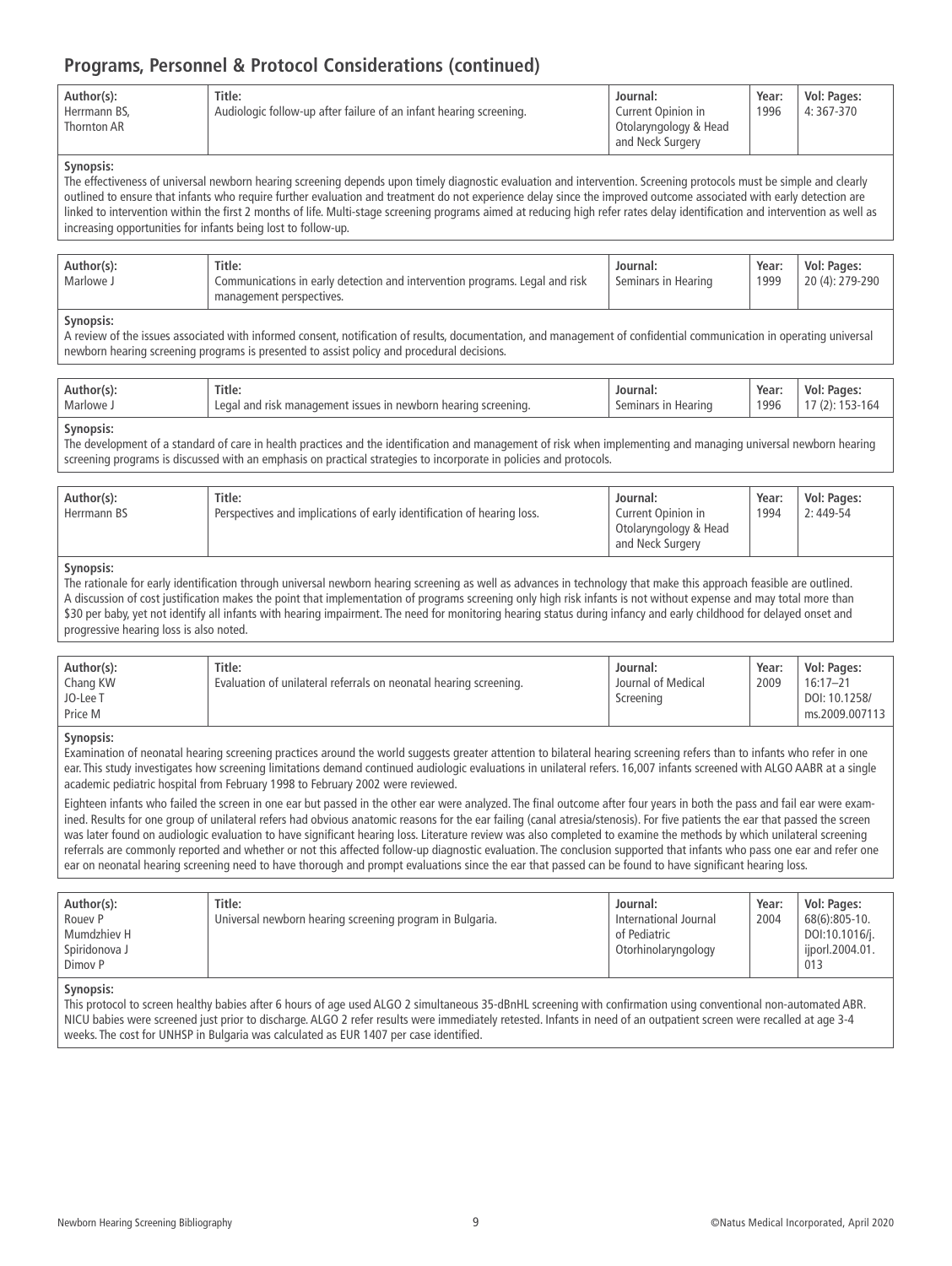### **False Positive Results**

#### **Synopsis:**

False positive results and their potential impact upon parental emotions and bonding prompted this study that describes the data from 5010 infants screened in a UNHS program along with methods to reduce false-positives as well as maternal anxiety and attitudes towards universal screening. A false-positive rate of 1.9% pre-discharge was achieved by rescreening. Further, maternal surveys reveal no long lasting detrimental emotional impact from false-positive results and suggest that improved parental education regarding UNHS may reduce concern further.

|  | Title:<br>Author(s):<br>Shoup AG<br>Owens KE<br>et. al. | The Parkland Memorial Hospital experience in ensuring compliance with univer-<br>sal newborn hearing screening follow-up. | Journal:<br><sup>'</sup> The Journal of Pediatrics | Year:<br>2005 | Vol: Pages:<br>146: 66-72 |
|--|---------------------------------------------------------|---------------------------------------------------------------------------------------------------------------------------|----------------------------------------------------|---------------|---------------------------|
|--|---------------------------------------------------------|---------------------------------------------------------------------------------------------------------------------------|----------------------------------------------------|---------------|---------------------------|

#### **Synopsis:**

Report of the pilot program and data from first four years of universal newborn hearing screening at the largest single-site birthing hospital in the U.S. (~17,000 annually) are analyzed. In addition to its large birth rate, Parkland's early hospital discharge and mobile, culturally diverse population required minimizing false positive results and coordinating follow-up services at the birthing hospital to improve continuity of care. By establishing a schedule for initial and follow-up screening, Parkland reports a PPV for bilateral sensori-neural hearing loss of 77% and 55% for years 1 and 2 of the program, surpassing PPVs reported in the literature and increasing compliance.

### **Costs of Universal Newborn Hearing Screening**

| Author(s):<br>Lemons J<br>Fanaroff A<br>et. al. | Title:<br>Newborn hearing screening: Costs of establishing a program. | Journal:<br>Journal of Perinatology | Year:<br>2002 | Vol: Pages:<br>22 (2): 120-24 |
|-------------------------------------------------|-----------------------------------------------------------------------|-------------------------------------|---------------|-------------------------------|
|-------------------------------------------------|-----------------------------------------------------------------------|-------------------------------------|---------------|-------------------------------|

#### **Synopsis:**

Costs and performance characteristics in the earliest implementation phase of universal screening are discussed for AABR and OAE. Data from 1500 newborn screenings or until a <5% discharge refer rate was collected for analysis of refer rates, utilization of personnel, equipment, and supplies. Neonatal nurses administered the AABR screening when infants averaged 9.5 hours old while master's level audiologists performed OAE screening when infants averaged 29 hours of age. Within the first 24 hours after delivery, 84% of infants were screened by AABR compared to 35% in the OAE based program. Refer rates at discharge remained at 15% for OAE throughout the study, but decreased from 8% to less than 4% in the AABR program. Total pre-discharge program costs calculated were \$49,316 for OAE and \$47,553 for AABR with AABR demonstrating the lowest refer rates and shorter time to achieve them.

| Author(s):<br>Vohr BR<br>Oh W<br>et. al. | Title:<br>Comparison of costs and referral rates of 3 universal newborn hearing screening   The Journal of Pediatrics<br>protocols. | Journal: | Year:<br>2001 | Vol: Pages:<br>139: 238-44 |
|------------------------------------------|-------------------------------------------------------------------------------------------------------------------------------------|----------|---------------|----------------------------|
| Synopcic:                                |                                                                                                                                     |          |               |                            |

#### **Synopsis:**

This study compares referral rates from 12,081 newborns at 5 sites screening with TEOAE, AABR, or a two-step protocol using both technologies. Significant differences were identified in referral rates (AABR, 3.21%;two-step, 4.67%, and TEOAE, 6.49%). Total costs per infant screened were similar in a prospective activity-based costing analysis applied to 1056 infants.

### **Professional Guidelines & Recommendations**

| Author(s):                | Title:                                                                    | Journal:   | Year: | Vol: Pages:      |
|---------------------------|---------------------------------------------------------------------------|------------|-------|------------------|
| Joint Committee on Infant | Year 2019 Position Statement: Principles and Guidelines for Early Hearing | Pediatrics | 2019  | $4(2): 1-44$     |
| Hearing                   | Detection and Intervention Programs.                                      |            |       |                  |
|                           | Year 2007 Position Statement                                              | Pediatrics | 2007  | 120 (4): 898-921 |

#### **Synopsis:**

The current 2019 position statement builds on prior Joint Committee on Infant Hearing (JCIH) publications (2013 JCIH supplement on Early Intervention and 2007 JCIH Guidelines), updating best practices through literature reviews and expert consensus opinion on screening; identification; and audiological, medical, and educational management of infants and young children and their families. Emphasis is placed upon the importance of following best-practices for early diagnosis of hearing loss, recognizing the value of the State EHDI programs, and on the importance of continued surveillance of both auditory and speech language development as the frequency and impact of progressive and delayed onset hearing loss is significant. Furthermore, the updated position statement suggests that states meeting the current 1-3-6 benchmarks are now encouraged to meet a 1-2-3 month timeline. Additional updates are highlighted in the categories of screening policies, diagnostic assessment, early intervention/family support and medical considerations.

The Year 2007 Position Statement updates the definition of targeted hearing loss to include neural (Auditory Neuropathy) for NICU infants and recommends ABR screening in the NICU since OAE does not detect neural hearing loss. Risk indicators for delayed onset/progressive hearing loss are modified.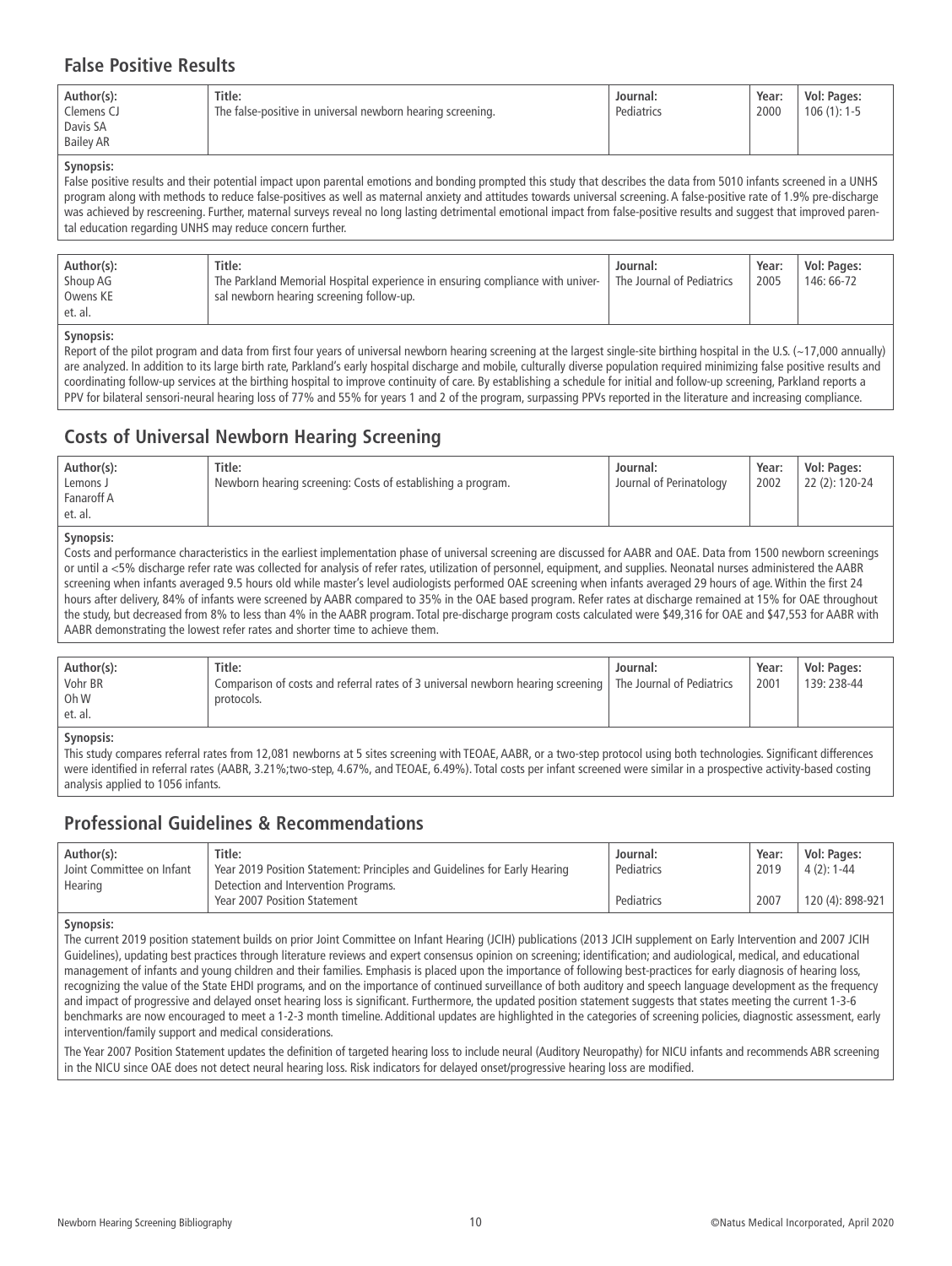# **Professional Guidelines & Recommendations (continued)**

| Author(s):<br>American Academy of<br>Pediatrics Task Force on<br>Newborn and Infant Hearing | Title:<br>Newborn and infant hearing loss: detection and intervention. | Journal:<br>Pediatrics | Year:<br>1999 | Vol: Pages:<br>103 (2): 527-530 |
|---------------------------------------------------------------------------------------------|------------------------------------------------------------------------|------------------------|---------------|---------------------------------|
|---------------------------------------------------------------------------------------------|------------------------------------------------------------------------|------------------------|---------------|---------------------------------|

#### **Synopsis:**

This statement reviews the criteria for universal screening confirming that congenital hearing impairment is frequent, has serious consequences, and that early detection through universal screening should be implemented. The components of screening, tracking, follow-up, diagnosis, and intervention are reviewed with specific guidelines for evaluating the performance of universal early detection programs. Physiologic measures able to detect hearing impairment > 35dB in the better ear with referral rates not exceeding 4% are advocated. The role of the primary care physician in monitoring hearing throughout childhood is advanced.

| Title:<br>Author(s):<br>Journal:<br>$\cdots$<br>Infection control in audiological practice.<br>American Academy<br>Audiology Today<br>of Audiology | Year:<br>2003 | Vol: Pages:<br>$15(5)$ : |
|----------------------------------------------------------------------------------------------------------------------------------------------------|---------------|--------------------------|
|----------------------------------------------------------------------------------------------------------------------------------------------------|---------------|--------------------------|

#### **Synopsis:**

Procedures for hearing screening, assessment, and intervention require close patient contact and opportunities for exposure to contamination. This official guideline outlines appropriate procedures for cleaning, disinfecting, and sterilizing equipment such as probe tips and insert earphones. The guideline cites the advantage of using disposable supplies to reduce the likelihood of cross-contamination. Infectious diseases that are important to those delivering Audiology services are identified in a table listing incubation periods and potential outcomes.

### **Rationale for Universal Early Detection**

| Author(s):<br>Olusanya BO | Title:<br>Can the world's infants with hearing loss wait? | Journal:<br>International Journal<br>of Pediatric<br>Otorhinolaryngology | Year:<br>2005 | Vol: Pages:<br>69, 735-38 |
|---------------------------|-----------------------------------------------------------|--------------------------------------------------------------------------|---------------|---------------------------|
|                           |                                                           |                                                                          |               |                           |

#### **Synopsis:**

The arguments for extending universal newborn hearing screening to developing countries as a means of achieving literacy and improved social outcomes is summarized with recommendations for well-designed pilot projects and local leadership in order to address the unique requirements of diverse populations.

| Author(s):        | Title:                                                              | Journal:   | Year: | Vol: Pages:      |
|-------------------|---------------------------------------------------------------------|------------|-------|------------------|
| Yoshinaga-Itano C | Language of early- and later-identified children with hearing loss. | Pediatrics | 1998  | 102 (5): 1161-71 |
| Sedey AL          |                                                                     |            |       |                  |
| et. al.           |                                                                     |            |       |                  |

#### **Synopsis:**

Receptive and expressive language of 72 children whose hearing impairments were identified by age 6 months were compared with 78 children whose hearing losses were identified after age 6 months. Both groups of children received intervention services within 2 months of identification. Results from the Minnesota Child Development Inventory demonstrated that the early-identified children had significantly better language scores independent of degree of hearing loss, socioeconomic status, gender, and the presence or absence of secondary disability. Age of identification emerged as the significant variable explaining the improved outcome for the early-identified group and was limited to those identified by 6 months of age compared to groups identified at 7-10 months and later.

| Title:<br>Author(s):<br>Downs MP<br>The case<br>∵tor. | i and intervention<br>h at birth.<br>r detection | Journal:<br>Hearing<br>seminars | Year:<br>_____<br>1994 | <b>Pages</b><br>Vol:<br>$76-8$<br>,,, |
|-------------------------------------------------------|--------------------------------------------------|---------------------------------|------------------------|---------------------------------------|
|-------------------------------------------------------|--------------------------------------------------|---------------------------------|------------------------|---------------------------------------|

#### **Synopsis:**

Economic data associated with the costs of hearing impairment in lost income, as well as in education and training, are associated with language and learning deficits resulting from late detection. The high cost of undetected hearing loss in light of emerging information regarding critical periods of neural development and the availability of technology to reliably screen newborns for hearing is presented as a compelling argument for implementing universal screening programs without further delay.